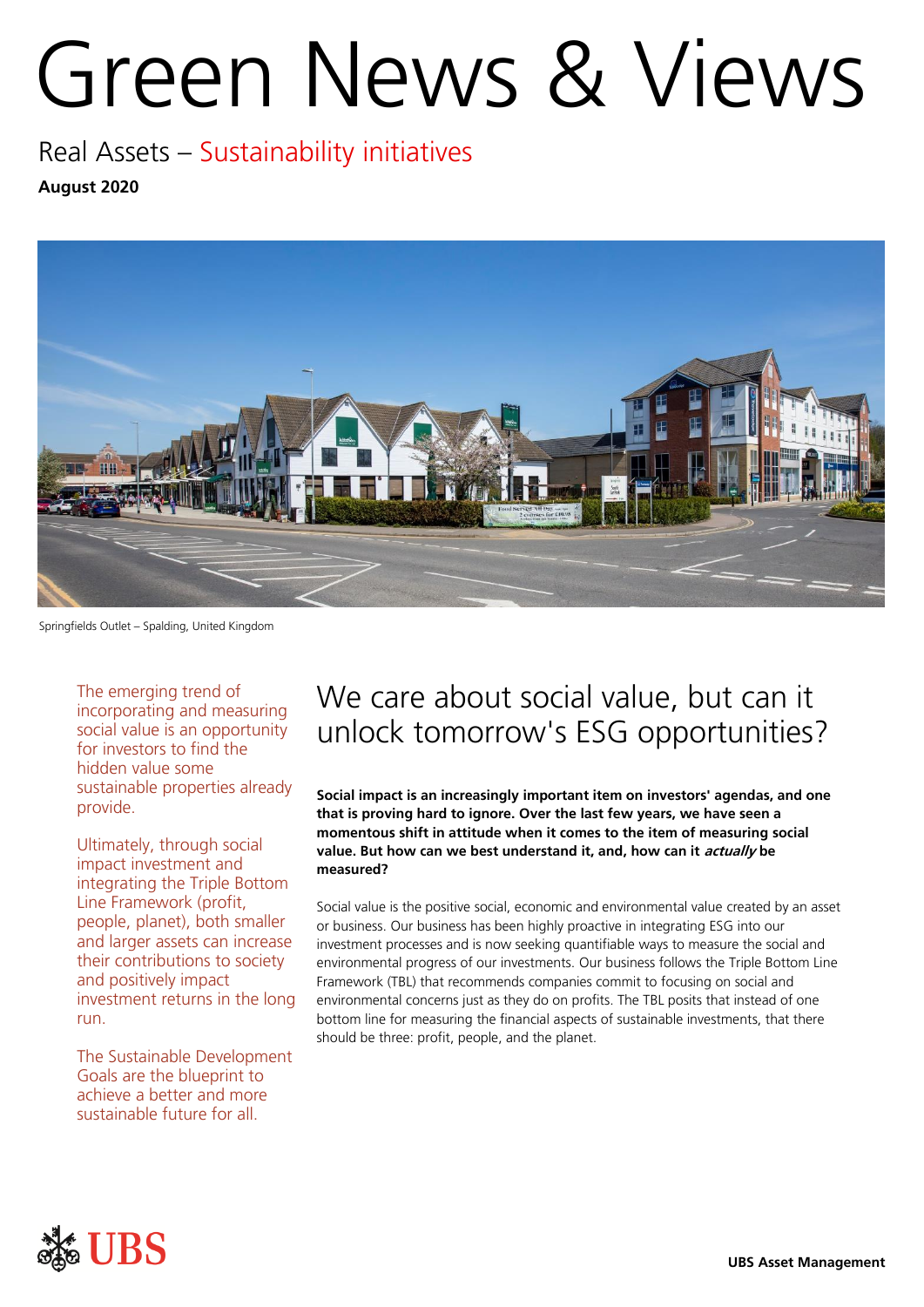In addition, UBS utilizes a measurement methodology aligned to the National Themes Outcomes and Measures Framework (TOMs) to quantify the social value created to assess the social value of a number of our real asset investments. The National TOMs are built around five key themes:

- promoting jobs and skills;
- supporting regional growth;
- empowering communities;
- protecting the environment; and,
- promoting social innovation.

#### **The case for measuring social value**

In 2019, we carried out a social value assessment for the Springfields Outlet Shopping & Leisure Center. The social value report details the social, economic and environmental value that has been generated in 2018/19 and how this has been mapped against the UN's Global Goals for Sustainable Development (shown in table below). The assessment was used to estimate how the property management team, the suppliers and retailers have contributed to each of the 17 Global Goals and the UN's 2030 Agenda for Sustainable Development. We plan to assess further properties, with the aim of having a social value across not only our UK portfolio but other properties and portfolios held by us globally.

|                                     | 1 <sup>NO</sup><br>POVERTY | <b>ZERO</b><br>2 ZERO    | <b>GOOD HEALTH</b><br>J<br>AND WELL-BEING               | QUALITY<br><b>EDUCATION</b> | <b>GENDER</b><br><b>5</b> GENDER | <b>CLEAN WATER</b><br>o<br><b>AND SANITATION</b> |
|-------------------------------------|----------------------------|--------------------------|---------------------------------------------------------|-----------------------------|----------------------------------|--------------------------------------------------|
| <b>Total social value (GBP)</b>     | 35,109                     | 135                      | 21,776                                                  | 14,776                      | 1,840                            | 1,254                                            |
| % of total                          | 0.81                       | 0.003                    | 0.50                                                    | 0.34                        | 0.04                             | 0.03                                             |
| OUT/IMP component (GBP)             | 34,482                     | $\overline{\phantom{0}}$ | 19,888                                                  | 12,629                      | -                                |                                                  |
| INP/OUT component (GBP)             | 627                        | 135                      | 1,888                                                   | 2,146                       | 1,840                            | 1,254                                            |
| Local estimated value<br>components |                            |                          |                                                         |                             |                                  |                                                  |
| Non-financials                      |                            |                          | 81% of local<br>people<br>employed on<br>contract (FTE) |                             |                                  |                                                  |

|                                           | <b>AFFORDABLE AND</b><br><b>CLEAN ENERGY</b> | <b>DECENT WORK AND</b><br><b>ECONOMIC GROWTH</b> | INDUSTRY, INNOVATION<br>AND INFRASTRUCTURE | <b>REDUCED</b><br><b>INEQUALITIES</b><br>( = ) | <b>INABLE CITIES</b> | <b>RESPONSIBLE</b><br><b>CONSUMPTION</b><br><b>AND PRODUCTION</b> |
|-------------------------------------------|----------------------------------------------|--------------------------------------------------|--------------------------------------------|------------------------------------------------|----------------------|-------------------------------------------------------------------|
| <b>Total social value (GBP)</b>           | 1,080                                        | 2,021,613                                        | 2,016,593                                  | 227,934                                        | 1,946                | 852                                                               |
| % of total                                | 0.02                                         | 46.49                                            | 46.38                                      | 5.24                                           | 0.04                 | 0.02                                                              |
| OUT/IMP component (GBP)                   | 19                                           | 142,484                                          | 19                                         | 227,162                                        |                      | 129                                                               |
| INP/OUT component (GBP)                   | 1,061                                        | 579                                              | 386                                        | 772                                            | 1,946                | 723                                                               |
| Local estimated value<br>components (GBP) |                                              | 1,878,551                                        | 2,016,188                                  |                                                |                      |                                                                   |
| Non-financials                            |                                              |                                                  |                                            |                                                |                      |                                                                   |

|                                 | <b>CLIMATE</b><br>13<br><b>ACTION</b> | LIFE<br><b>BELOW WATER</b><br>$\approx$ | $15$ ON LAND<br>$\overline{\phantom{a}}$ | <b>PEACE, JUSTICE</b><br>10<br><b>AND STRONG</b><br><b>INSTITUTIONS</b> | <b><i>PARTNERSHIPS</i></b><br><b>FOR THE GOALS</b> |  |
|---------------------------------|---------------------------------------|-----------------------------------------|------------------------------------------|-------------------------------------------------------------------------|----------------------------------------------------|--|
| <b>Total social value (GBP)</b> | 193                                   | 1,080                                   | 965                                      | 933                                                                     | 96                                                 |  |
| % of total                      | 0.004                                 | 0.02                                    | 0.02                                     | 0.02                                                                    | 0.002                                              |  |
| OUT/IMP component (GBP)         |                                       | 19                                      |                                          |                                                                         |                                                    |  |
| INP/OUT component (GBP)         | 193                                   | .061                                    | 965                                      | 933                                                                     | 96                                                 |  |
| Non-financials                  |                                       |                                         |                                          |                                                                         |                                                    |  |

Note: Estimated total social value by Goal is broken down as outcome/impact (OUT/IMP) components of value excluding local economic value and additional input/output (INP/OUT) invested. Local economic value is outcome/impact value but reported separately for displacement evaluation. Nonfinancial contributions related to specific Goals that have not been monetized have been included.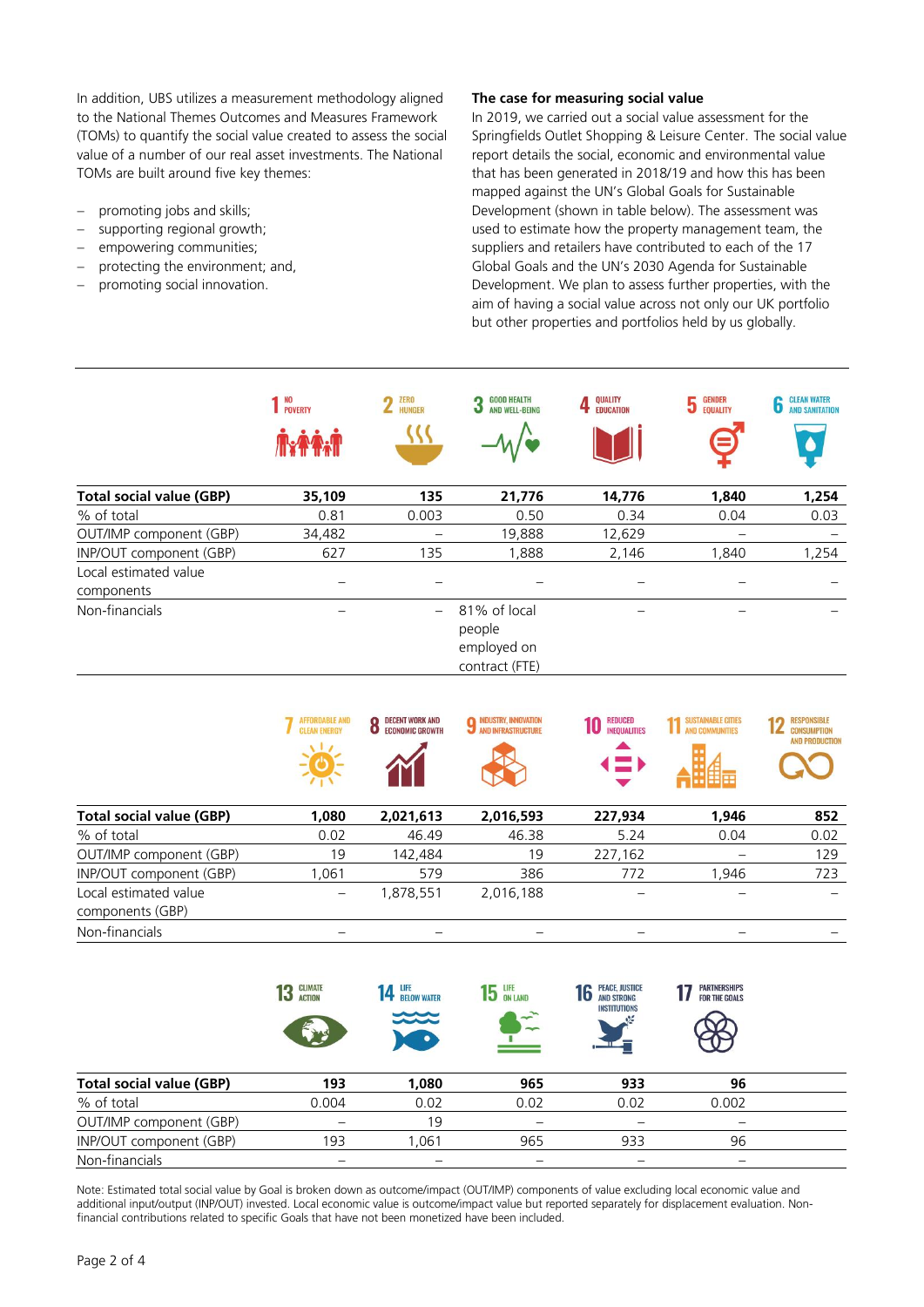We collected data on their activities and initiatives, specifically those that have generated value for local people, their communities and society at large. Supporting the local community is an integral part of Springfields Outlet's foundations including engaging with schools, supporting local charities, to sponsoring regional music festivals and awards.

60% of the 600 staff employed on site lives within 5 miles of Spalding, UK. With backing from UBS, Springfield utilizes 25 local contractors with 64% based within 20 miles of Spalding, adding to the local economy, lowering carbon emissions and keeping costs down.

### Breakdown of outcome from the social value report



GBP 437,278 social value; GBP 3,757,101 local economic value GBP 137,638 local economic value

- 81% of employees are local
- 8 long-term unemployed people were taken on
- 22 NEETs were given a job opportunity
- 96 weeks of apprenticeships were undertaken
- 44 hours of employability support was delivered



**Healthier, safer and more resilient communities** GBP 15,952 social value

- GBP 2,960 invested in crime reduction initiatives
- GBP 5,000 donated to local community projects
- 230 hours volunteered to support community projects



#### **Promote local skills and employment Support growth of responsible regional business**

- 18% of total supply spend to local businesses
- 5% to local small or medium sized enterprises



**Protecting and improving our environment** GBP 205 social value

- $-$  1.43 tones CO<sub>2</sub>e saved through investing in LED lighting and installing electric car chargers
- 100% waste diverted from landfill

#### **Now what?**

Having such data at hand would assist our efforts to measure and incorporate the social benefits of a property into our investment decisions and to quantify our progress towards the 17 Sustainable Development Goals. With the importance of the "Social" in ESG continuing to grow and evolve, so too must investors if they want to stay competitive and increase the long-term value of their assets.

#### **Certifications** Global goals



Signatory of:





Source: Annual Asset Report (2018/19) for Springfields Outlet with The Social Value Portal, 2019